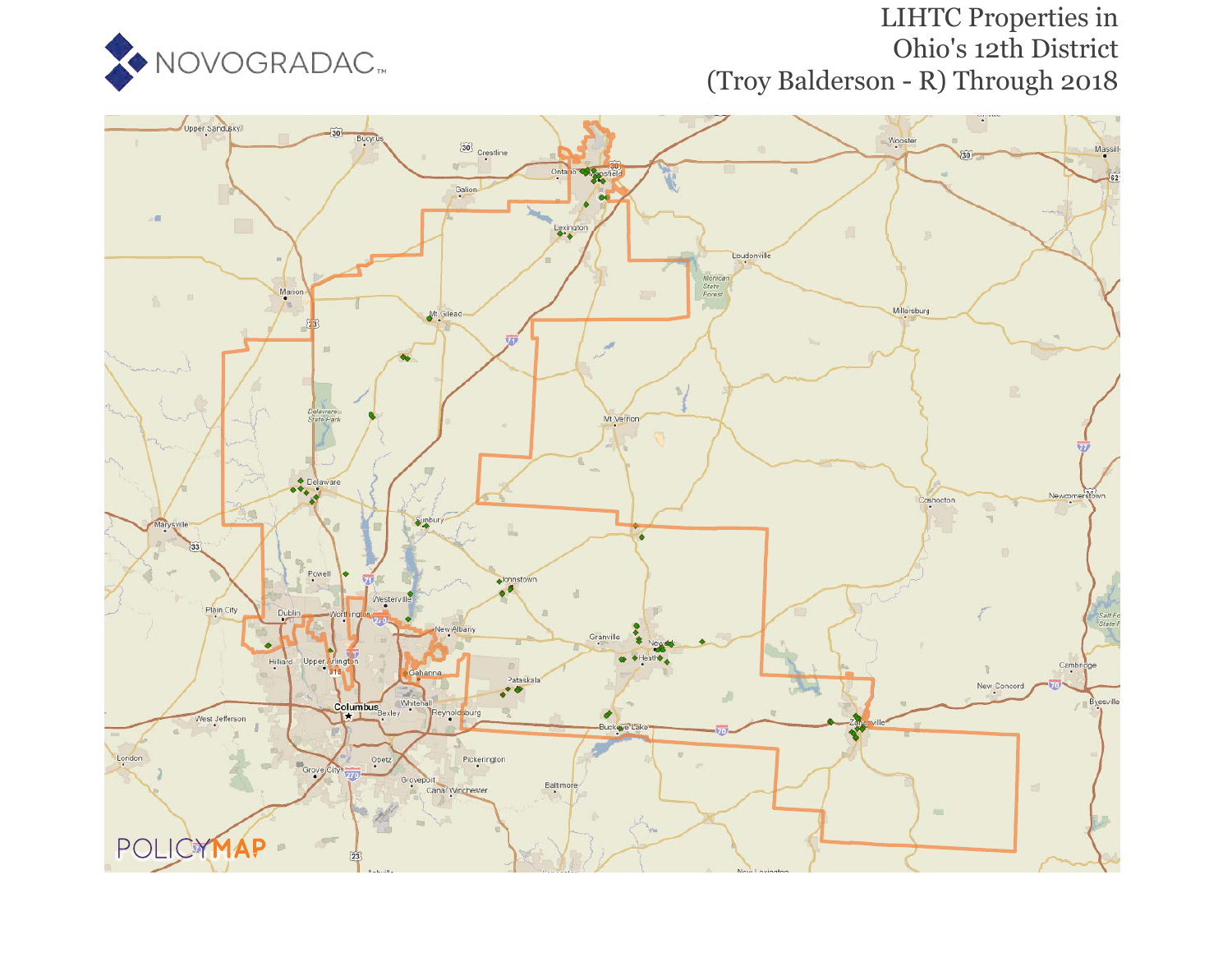| <b>Project Name</b>                                     | <b>Address</b>                 | City             | <b>State</b> | <b>Zip Code</b> | <b>Nonprofit</b><br><b>Sponsor</b> | <b>Allocation</b><br>Year | <b>Annual</b><br><b>Allocated</b><br><b>Amount</b> | <b>Year PIS</b> | <b>Construction Type</b>                  | <b>Total</b><br><b>Units</b> | Low<br><b>Income</b><br><b>Units</b> | <b>Rent or</b><br><b>Income</b><br><b>Ceiling</b> | <b>Credit %</b>                             | <b>Tax-Exempt</b><br><b>Bond</b> | HUD Multi-Family<br>Financing/<br><b>Rental Assistance</b> |
|---------------------------------------------------------|--------------------------------|------------------|--------------|-----------------|------------------------------------|---------------------------|----------------------------------------------------|-----------------|-------------------------------------------|------------------------------|--------------------------------------|---------------------------------------------------|---------------------------------------------|----------------------------------|------------------------------------------------------------|
| <b>AUBURN HILLS</b>                                     | 104<br>LOWENSTEIN<br>LN        | CARDINGTON       | <b>OH</b>    | 43315           | Yes                                | 2002                      | \$196,171                                          | 2001            | <b>New Construction</b>                   | 21                           | 21                                   | 60% AMGI                                          | 70 % present $\hbox{~No}$<br>value          |                                  |                                                            |
| <b>RIDGEVIEW MANOR I</b>                                | 159 CLARK DR                   | <b>JOHNSTOWN</b> | OH           | 43031           | Yes                                | 2002                      | \$151,803                                          | 2001            | <b>New Construction</b>                   | 35                           | 24                                   | 60% AMGI                                          | 70 % present<br>value                       |                                  |                                                            |
| <b>SHARON GLYN</b><br>VILLAGE                           | 914 SHARON<br><b>VALLEY RD</b> | <b>NEWARK</b>    | OH           | 43055           | Yes                                | 1995                      | \$214,154                                          | 2001            | <b>New Construction</b>                   | 60                           | 60                                   |                                                   | Not<br>Indicated                            |                                  |                                                            |
| <b>VOEGELE BUILDING</b>                                 | 211 N MAIN ST MANSFIELD        |                  | OH           | 44902           | Yes                                | 1999                      | \$227,478                                          | 2001            | Acquisition and Rehab 25                  |                              | 25                                   |                                                   | $70$ % present $\,$ No $\,$<br>value        |                                  |                                                            |
| <b>MANSFIELD HOMES I</b>                                | 226 E SECOND<br>ST             | <b>MANSFIELD</b> | OH           | 44902           | Yes                                | 2004                      | \$522,376                                          | 2002            | Both New Construction 44<br>and $A/R$     |                              | $\bf 44$                             | 60% AMGI                                          | <b>Both 30%</b><br>and 70%<br>present value | No                               |                                                            |
| ZANESVILLE HISTORIC 62 N THIRD ST ZANESVILLE            |                                |                  | OH           | 43701           | Yes                                | 2003                      | \$179,937                                          | 2002            | Acquisition and Rehab 20                  |                              | 20                                   | 60% AMGI                                          | <b>Both 30%</b><br>and 70%<br>present value | No                               |                                                            |
| <b>DELAWARE VILLAGE</b>                                 | 695 FERN DR                    | DELAWARE         | OH           | 43015           | No                                 | 2004                      | \$49,392                                           | 2003            | Acquisition and Rehab 40                  |                              | 40                                   | 60% AMGI                                          | $30\,\%$ present $\,$ Yes value             |                                  |                                                            |
| MANSFIELD HOMES II 500 JOHNS AVE MANSFIELD              |                                |                  | OH           | 44903           | Yes                                | 2003                      | \$338,219                                          | 2003            | New Construction                          | 30                           | 30                                   | 60% AMGI                                          | $70$ % present $\,$ No $\,$<br>value        |                                  |                                                            |
| MANSFIELD HOMES IV $^{625}_{ST}$ SACKMAN                |                                | <b>MANSFIELD</b> | OH           | 44903           | Yes                                | 2005                      | \$312,595                                          | 2003            | Both New Construction 30<br>and $\rm A/R$ |                              | $\bf 24$                             | 60% AMGI                                          | <b>Both 30%</b><br>and 70%<br>present value | N <sub>0</sub>                   |                                                            |
| RIDGEVIEW MANOR II                                      | 214244 CLARK<br>DR             | <b>JOHNSTOWN</b> | OH           |                 | Yes                                | 2004                      | \$0                                                | 2003            | New Construction                          | 30                           | 30                                   | 60% AMGI                                          | $70$ % present $\,$ No $\,$<br>value        |                                  |                                                            |
| <b>AVALON BUILDING</b>                                  | 108 W MAIN ST NEWARK           |                  | <b>OH</b>    | 43055           | Yes                                | 2005                      | \$242,081                                          | 2004            | Acquisition and Rehab 20                  |                              | 20                                   | 60% AMGI                                          | <b>Both 30%</b><br>and 70%<br>present value | No                               |                                                            |
| GREENWOOD HOMES 1007 E MAIN ST ZANESVILLE               |                                |                  | OH           | 43701           | Yes                                | 2005                      | \$0                                                | 2004            | New Construction                          | 23                           | 21                                   | 60% AMGI                                          | <b>Both 30%</b><br>and 70%<br>present value | No                               |                                                            |
| WESTERVILLE WOODS 7150 SUNBURY<br><b>SENIOR HOUSING</b> | RD                             | WESTERVILLE      | OH           | 43082           | Yes                                | 2005                      | \$389,629                                          | 2004            | <b>New Construction</b>                   | 75                           | 63                                   | 60% AMGI                                          | <b>Both 30%</b><br>and 70%<br>present value | No                               |                                                            |

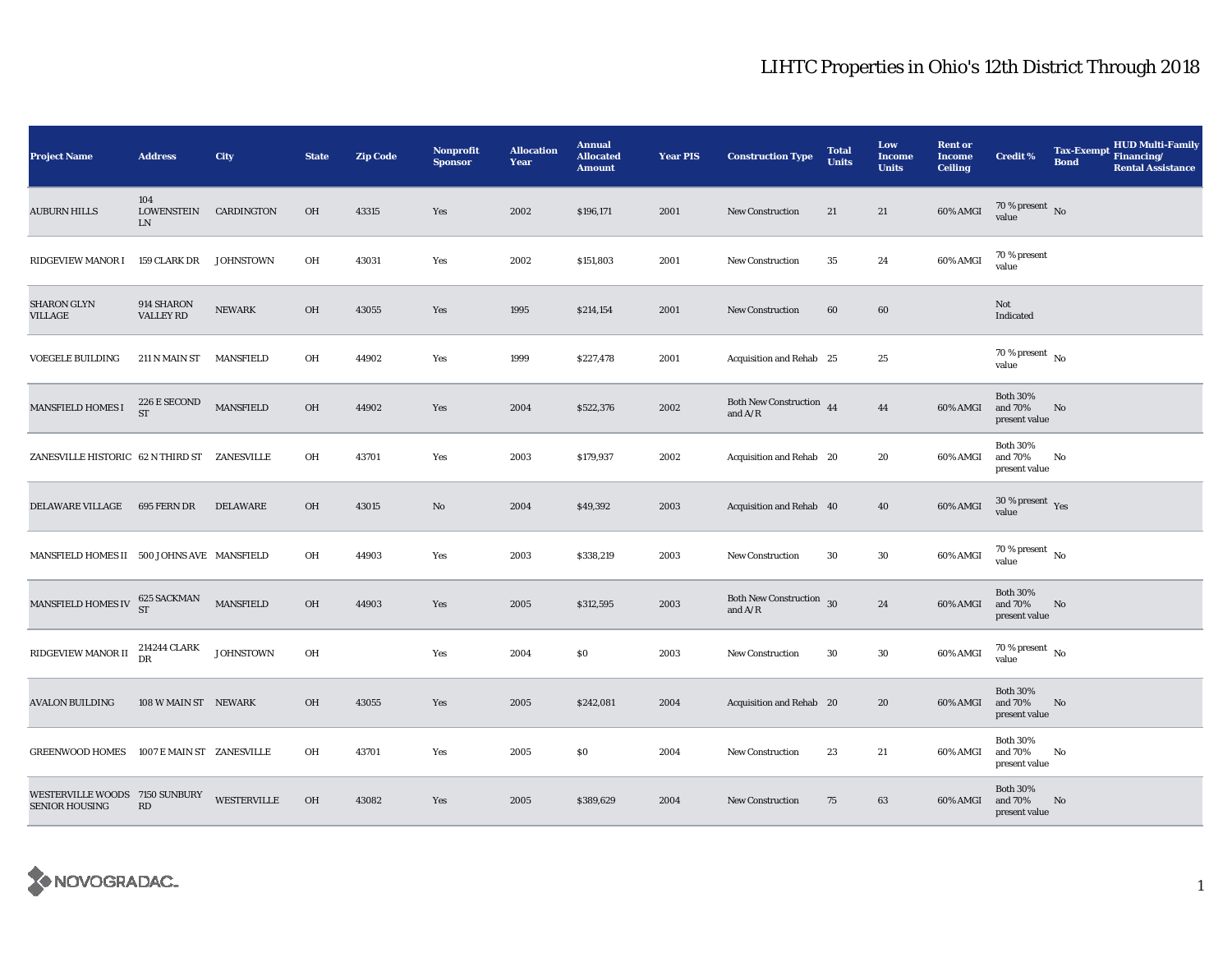| <b>Project Name</b>                                                                 | <b>Address</b>                          | City             | <b>State</b> | <b>Zip Code</b> | Nonprofit<br><b>Sponsor</b> | <b>Allocation</b><br>Year | <b>Annual</b><br><b>Allocated</b><br><b>Amount</b> | <b>Year PIS</b> | <b>Construction Type</b>  | <b>Total</b><br><b>Units</b> | Low<br><b>Income</b><br><b>Units</b> | <b>Rent or</b><br><b>Income</b><br><b>Ceiling</b> | <b>Credit %</b>                             | <b>Tax-Exempt</b><br><b>Bond</b> | <b>HUD Multi-Family</b><br>Financing/<br><b>Rental Assistance</b> |
|-------------------------------------------------------------------------------------|-----------------------------------------|------------------|--------------|-----------------|-----------------------------|---------------------------|----------------------------------------------------|-----------------|---------------------------|------------------------------|--------------------------------------|---------------------------------------------------|---------------------------------------------|----------------------------------|-------------------------------------------------------------------|
| MANSFIELD HOMES III 625 KING ST                                                     |                                         | <b>MANSFIELD</b> | OH           | 44903           | Yes                         | 2002                      | \$377,329                                          | 2005            | New Construction          | 30                           | 30                                   | 60% AMGI                                          | <b>Both 30%</b><br>and 70%<br>present value | No                               |                                                                   |
| MANSFIELD HOMES VI 175 W FIFTH ST MANSFIELD                                         |                                         |                  | <b>OH</b>    | 44902           | Yes                         | 2006                      | \$588,495                                          | 2005            | New Construction          | 40                           | 40                                   | 60% AMGI                                          | <b>Both 30%</b><br>and 70%<br>present value | No                               |                                                                   |
| <b>STYGLER VILLAGE</b><br>APTS                                                      | 140 IMPERIAL<br>DR                      | GAHANNA          | OH           | 43230           | Yes                         | 1988                      | \$206,667                                          | 2005            | Acquisition and Rehab 150 |                              | 150                                  |                                                   | 30 % present<br>value                       |                                  |                                                                   |
| <b>FALLS MANOR</b>                                                                  | 3030 SHALE DR ZANESVILLE                |                  | <b>OH</b>    | 43701           | Yes                         | 2007                      | \$0                                                | 2006            | <b>New Construction</b>   | 32                           | 32                                   | 60% AMGI                                          | <b>Both 30%</b><br>and 70%<br>present value |                                  |                                                                   |
| <b>CHARTWELL GREENE,</b><br>LOCKWOOD GREENE & 556 LEE ST<br><b>LOCKWOOD STATION</b> |                                         | MT GILEAD        | OH           | 43338           | Yes                         | 2008                      | \$733,001                                          | 2007            | <b>New Construction</b>   | 72                           | 72                                   | 60% AMGI                                          | <b>Both 30%</b><br>and 70%<br>present value | No                               |                                                                   |
| EAST NEWARK HOMES 28 BOLEN CT                                                       |                                         | <b>NEWARK</b>    | <b>OH</b>    | 43055           | Yes                         | 2008                      | \$498,744                                          | 2007            | New Construction          | 40                           | 40                                   | 60% AMGI                                          | <b>Both 30%</b><br>and 70%<br>present value | No                               |                                                                   |
| FRANK COOK SENIOR<br>HOUSING                                                        | <b>450 BAKER ST ZANESVILLE</b>          |                  | OH           | 43701           |                             | 2008                      | \$0                                                | 2007            | <b>New Construction</b>   | 60                           | 60                                   | 60% AMGI                                          | <b>Both 30%</b><br>and 70%<br>present value |                                  |                                                                   |
| <b>MANSFIELD HOMES V</b>                                                            | <b>672 SACKMAN</b><br><b>ST</b>         | <b>MANSFIELD</b> | <b>OH</b>    | 44903           | Yes                         | 2008                      | \$336,039                                          | 2007            | <b>New Construction</b>   | 30                           | 25                                   | 60% AMGI                                          | <b>Both 30%</b><br>and 70%<br>present value | No                               |                                                                   |
| WESTERVILLE SENIOR 620 S SUNBURY WESTERVILLE<br><b>HOUSING</b>                      | RD                                      |                  | OH           | 43081           | Yes                         | 2008                      | \$225,809                                          | 2007            | <b>New Construction</b>   | 30                           | 30                                   | 60% AMGI                                          | <b>Both 30%</b><br>and 70%<br>present value | No                               |                                                                   |
| LUKE'S CROSSING                                                                     | 298<br>BRIARWOOD DR JOHNSTOWN           |                  | <b>OH</b>    | 43031           | Yes                         | 2009                      | \$34,638                                           | 2008            | Acquisition and Rehab 40  |                              | 40                                   | 60% AMGI                                          | <b>Both 30%</b><br>and 70%<br>present value |                                  |                                                                   |
| ST GEORGE ON THE<br>COMMONS                                                         | 4800<br>KNIGHTSBRIDG COLUMBUS<br>E BLVD |                  | OH           | 43214           |                             | 2009                      | \$0                                                | 2008            | Acquisition and Rehab 80  |                              | 80                                   |                                                   | Not<br>Indicated                            |                                  |                                                                   |
| <b>SUNBURY HEIGHTS</b><br><b>APTS</b>                                               | 170 MCGILL ST SUNBURY                   |                  | <b>OH</b>    | 43074           |                             | 2009                      | \$0                                                | 2008            | Acquisition and Rehab 40  |                              | 40                                   |                                                   | 30 % present<br>value                       |                                  |                                                                   |
| TRAIL WEST APTS                                                                     | 36 WESTON                               | <b>NEWARK</b>    | OH           | 43055           |                             | 2009                      | \$0                                                | 2008            | Acquisition and Rehab 86  |                              | 86                                   | 60% AMGI                                          | <b>Both 30%</b><br>and 70%<br>present value |                                  |                                                                   |

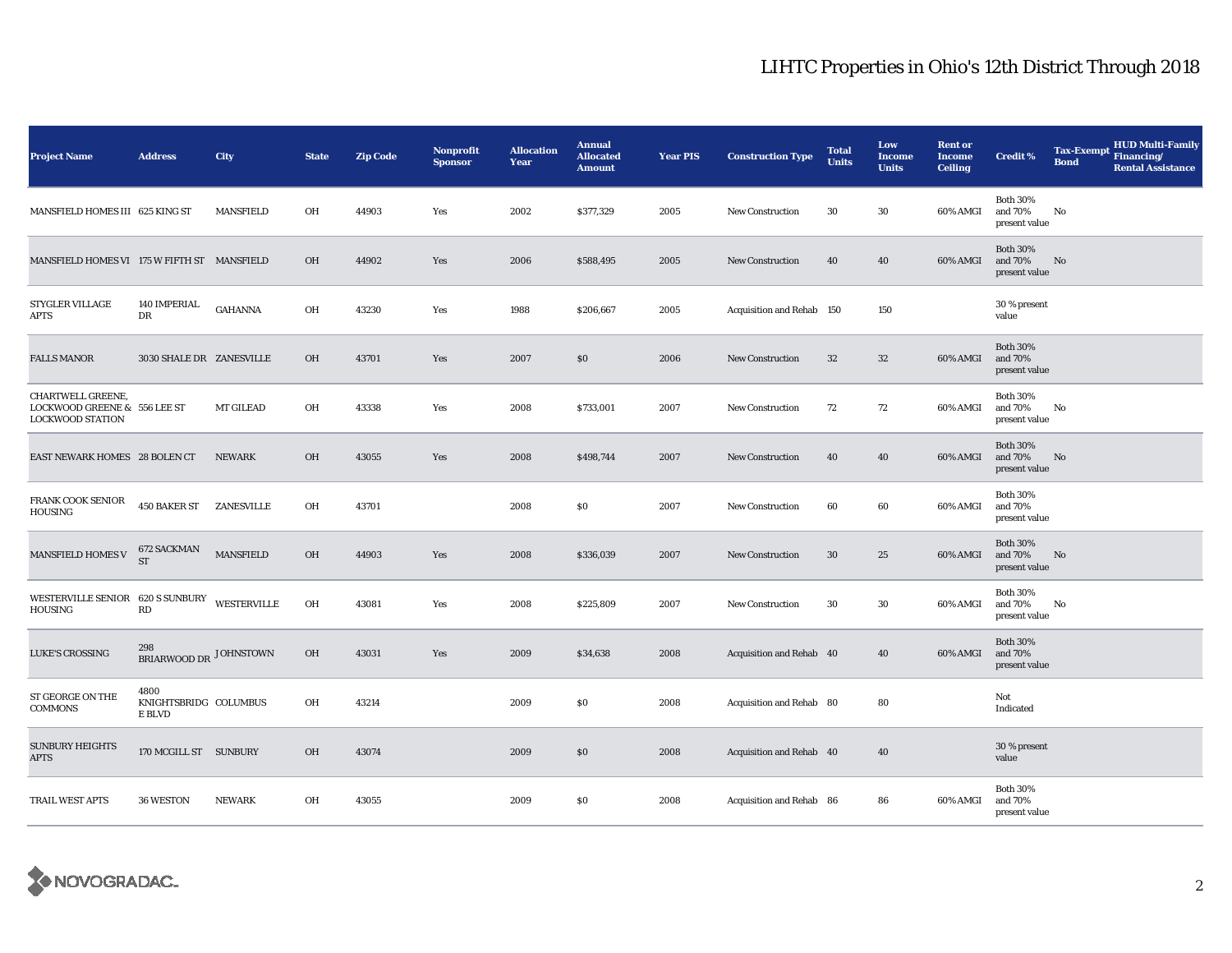| <b>Project Name</b>                                           | <b>Address</b>                               | City          | <b>State</b> | <b>Zip Code</b> | <b>Nonprofit</b><br><b>Sponsor</b> | <b>Allocation</b><br>Year | <b>Annual</b><br><b>Allocated</b><br><b>Amount</b> | <b>Year PIS</b> | <b>Construction Type</b> | <b>Total</b><br><b>Units</b> | Low<br><b>Income</b><br><b>Units</b> | <b>Rent or</b><br><b>Income</b><br><b>Ceiling</b> | <b>Credit %</b>                             | <b>Tax-Exempt</b><br><b>Bond</b> | HUD Multi-Family<br>Financing/<br><b>Rental Assistance</b> |
|---------------------------------------------------------------|----------------------------------------------|---------------|--------------|-----------------|------------------------------------|---------------------------|----------------------------------------------------|-----------------|--------------------------|------------------------------|--------------------------------------|---------------------------------------------------|---------------------------------------------|----------------------------------|------------------------------------------------------------|
| <b>ZANESVILLE FAMILY</b><br><b>HOMES II</b>                   | 364 PINE ST                                  | ZANESVILLE    | OH           | 43701           |                                    | 2009                      | \$0                                                | 2008            | <b>New Construction</b>  | 50                           | 50                                   | 60% AMGI                                          | <b>Both 30%</b><br>and 70%<br>present value |                                  |                                                            |
| <b>ARTHUR PLACE</b>                                           | $725\,$ WOODFORD $\,$ DELAWARE<br><b>WAY</b> |               | OH           | 43015           | Yes                                | 2010                      | \$0                                                | 2009            | New Construction         | 80                           | 80                                   | 60% AMGI                                          | 70 % present<br>value                       |                                  |                                                            |
| VILLAGE GREEN APTS<br>(LEXINGTON)                             | 201 W MAIN ST LEXINGTON                      |               | <b>OH</b>    | 44904           |                                    | 2010                      | \$18,399                                           | 2009            | Acquisition and Rehab 32 |                              | 32                                   | 60% AMGI                                          | <b>Both 30%</b><br>and 70%<br>present value |                                  |                                                            |
| NEW SETON SQUARE<br>ZANESVILLE                                | 516 SHERIDAN<br>${\rm ST}$                   | ZANESVILLE    | OH           | 43701           |                                    | 2010                      | \$0                                                | 2009            | Acquisition and Rehab 45 |                              | 45                                   |                                                   | $30$ % present $\,$ $\rm Yes$<br>value      |                                  |                                                            |
| HONEYBROOK GREENE PLEASANTVIEW UTICA                          | 194<br>DR                                    |               | <b>OH</b>    | 43080           |                                    | 2010                      | \$0                                                | 2010            | <b>New Construction</b>  | 36                           | 36                                   | 60% AMGI                                          | <b>Both 30%</b><br>and 70%<br>present value |                                  |                                                            |
| <b>CONCORD APTS</b>                                           | 41 N 40TH ST                                 | <b>NEWARK</b> | OH           | 43055           |                                    | 2012                      | \$0                                                | 2011            | Acquisition and Rehab 50 |                              | 50                                   |                                                   | $30$ % present $\,$ $\rm Yes$<br>value      |                                  |                                                            |
| <b>MADISON AVENUE</b>                                         | 84 W MADISON NEWARK<br>DR                    |               | OH           | 43055           | $\mathbf{N}\mathbf{o}$             | 1990                      | \$0                                                | 1990            | New Construction         | $\mathbf{1}$                 | $\mathbf{1}$                         |                                                   | 70 % present $\bar{N}$ o<br>value           |                                  |                                                            |
| MUIRWOOD VILLAGE 28 MUIRWOOD<br>AT LEXINGTON GLENN VILLAGE DR |                                              | DELAWARE      | OH           | 43015           | No                                 | 1990                      | \$0                                                | 1990            | <b>New Construction</b>  | 8                            | 8                                    |                                                   | 70 % present $\,$ No $\,$<br>value          |                                  |                                                            |
| <b>ABINGTON</b>                                               | 339 ABINGTON<br>AVE                          | ZANESVILLE    | OH           | 43701           | $\mathbf{No}$                      | 1991                      | \$1,026                                            | 1991            | Acquisition and Rehab 1  |                              | $\mathbf{1}$                         |                                                   | <b>Both 30%</b><br>and 70%<br>present value | No                               |                                                            |
| <b>BROOKHAVEN APTS</b>                                        | 466 LEE ST                                   | MT GILEAD     | OH           | 43338           | No                                 | 1990                      | \$0                                                | 1991            | Acquisition and Rehab 30 |                              | 30                                   |                                                   | $30$ % present $\,$ No $\,$<br>value        |                                  |                                                            |
| <b>BROWN STREET</b><br>PROJECT                                | <b>636 BROWN ST ZANESVILLE</b>               |               | <b>OH</b>    | 43701           | $\mathbf{N}\mathbf{o}$             | 1991                      | \$2,045                                            | 1991            | Acquisition and Rehab 2  |                              | $\boldsymbol{2}$                     |                                                   | <b>Both 30%</b><br>and 70%<br>present value | No                               |                                                            |
| SHURMANAIRE                                                   | 58 S 33RD ST                                 | NEWARK        | OH           | 43055           | No                                 | 1991                      | \$0                                                | 1991            | <b>New Construction</b>  | <sup>1</sup>                 | -1                                   |                                                   | $70$ % present $\,$ No $\,$<br>value        |                                  |                                                            |
| <b>BLUE HERON MANOR</b>                                       | 2 MALLARD<br><b>WAY</b>                      | <b>HEBRON</b> | <b>OH</b>    | 43025           | Yes                                | 1991                      | \$171,392                                          | 1992            | <b>New Construction</b>  | 40                           | 40                                   |                                                   | 70 % present $\,$ No $\,$<br>value          |                                  |                                                            |

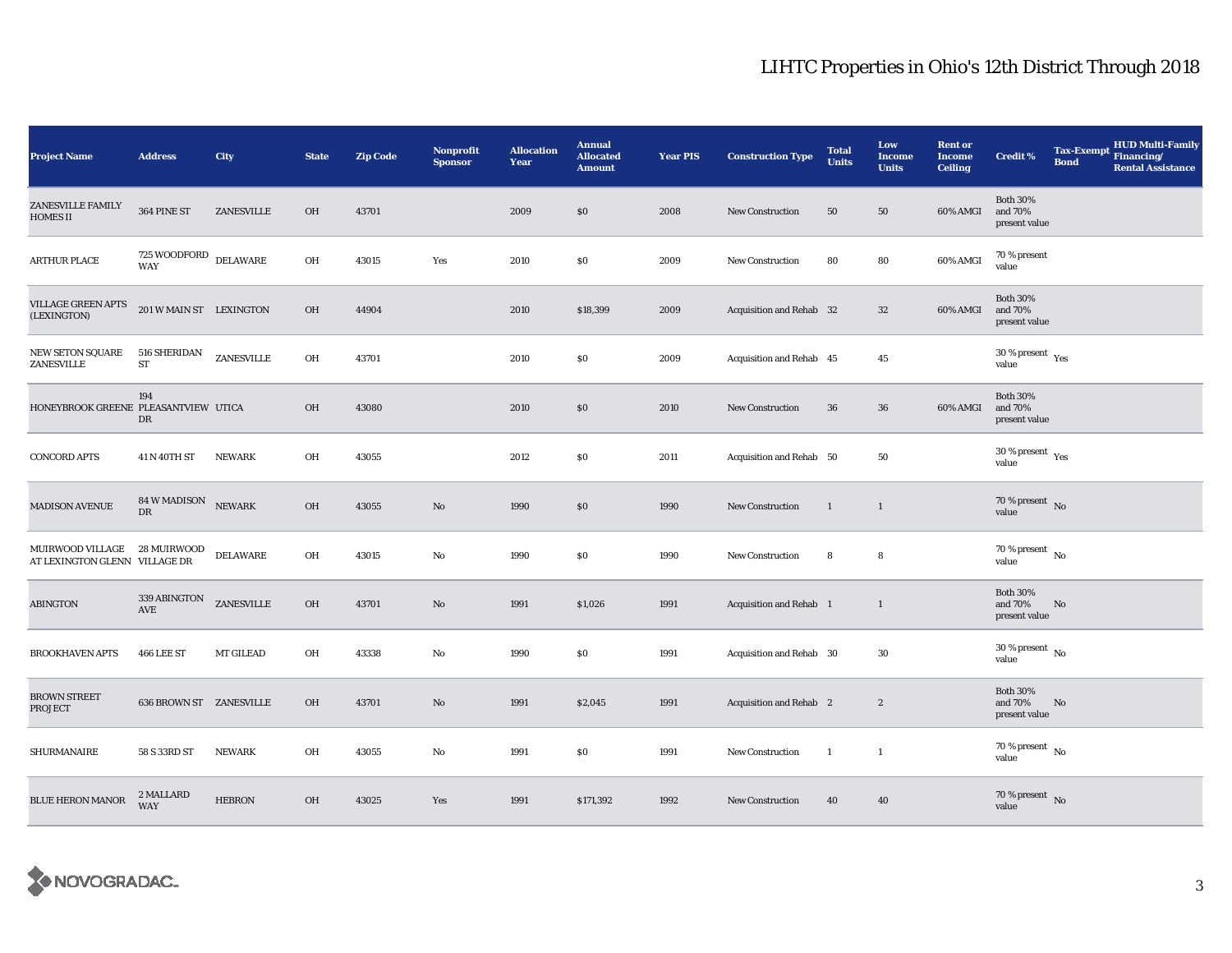| <b>Project Name</b>                    | <b>Address</b>                                           | City             | <b>State</b> | Zip Code | <b>Nonprofit</b><br><b>Sponsor</b> | <b>Allocation</b><br>Year | <b>Annual</b><br><b>Allocated</b><br><b>Amount</b> | <b>Year PIS</b> | <b>Construction Type</b>       | <b>Total</b><br><b>Units</b> | Low<br><b>Income</b><br><b>Units</b> | <b>Rent or</b><br><b>Income</b><br><b>Ceiling</b> | <b>Credit %</b>                      | <b>Bond</b> | <b>HUD Multi-Family</b><br>Tax-Exempt Financing/<br><b>Rental Assistance</b> |
|----------------------------------------|----------------------------------------------------------|------------------|--------------|----------|------------------------------------|---------------------------|----------------------------------------------------|-----------------|--------------------------------|------------------------------|--------------------------------------|---------------------------------------------------|--------------------------------------|-------------|------------------------------------------------------------------------------|
| <b>BLYMER APTS</b>                     | 90 BLYMYER<br>AVE                                        | <b>MANSFIELD</b> | OH           | 44903    | $\mathbf{No}$                      | 1990                      | $\$0$                                              | 1992            | Acquisition and Rehab 43       |                              | 43                                   |                                                   | $70$ % present $$\rm{No}$$ value     |             |                                                                              |
| $M \& J$ II                            | 352 SHERIDAN<br>ST                                       | ZANESVILLE       | OH           | 43701    | $\mathbf{No}$                      | 1991                      | $\$0$                                              | 1992            | <b>Acquisition and Rehab 5</b> |                              | $\sqrt{5}$                           |                                                   | $70$ % present $\,$ No value         |             |                                                                              |
| MOUNT ANDERSON<br><b>APTS</b>          | 145 BLOCKSOM<br>${\rm ST}$                               | ZANESVILLE       | OH           | 43701    | Yes                                | 1991                      | \$90,000                                           | 1992            | <b>New Construction</b>        | 24                           | 24                                   |                                                   | $70$ % present $\,$ No $\,$<br>value |             |                                                                              |
| NEWARK VILLAGE<br><b>GREEN</b>         | 951 VILLAGE<br><b>GREEN CT</b>                           | <b>NEWARK</b>    | OH           | 43055    | No                                 | 1991                      | \$0                                                | 1992            | <b>New Construction</b>        | 66                           | 66                                   |                                                   | $70$ % present $\,$ No value         |             |                                                                              |
| <b>QUAIL CREEK</b><br><b>TOWNHOMES</b> | 269 QUAIL<br><b>CREEK DR</b>                             | <b>NEWARK</b>    | OH           | 43055    | No                                 | 1991                      | \$87,165                                           | 1992            | <b>New Construction</b>        | 36                           | 36                                   |                                                   | $70\,\%$ present $\,$ No value       |             |                                                                              |
| NEWARK VILLAGE<br><b>SQUARE APTS</b>   | 876 KING RD                                              | <b>NEWARK</b>    | OH           | 43055    | Yes                                | 1992                      | \$0                                                | 1993            | <b>New Construction</b>        | 66                           | 66                                   |                                                   | $70\,\%$ present $\,$ No value       |             |                                                                              |
| PATASKALA VILLAGE<br><b>GREEN</b>      | 60 COORS BLVD PATASKALA                                  |                  | OH           | 43062    | Yes                                | 1991                      | \$147,740                                          | 1993            | <b>New Construction</b>        | 36                           | 36                                   |                                                   | 70 % present $\hbox{~No}$<br>value   |             |                                                                              |
| <b>BROOKSIDE PLACE</b><br><b>APTS</b>  | <b>65 S TOWNSHIP PATASKALA</b><br>$\mathbf{R}\mathbf{D}$ |                  | OH           | 43062    | Yes                                | 1993                      | \$112,500                                          | 1994            | Not Indicated                  | $32\,$                       | $32\,$                               |                                                   | Not<br>Indicated                     | No          |                                                                              |
| PATASKALA VILLAGE<br>SQUARE            | 34 CORONADO<br>DR                                        | PATASKALA        | OH           | 43062    | Yes                                | 1993                      | \$300,233                                          | 1994            | Not Indicated                  | 66                           | 66                                   |                                                   | Not<br>Indicated                     | No          |                                                                              |
| <b>SUNBURY ESTATES</b>                 | 37 MILLER DR SUNBURY                                     |                  | OH           | 43074    | No                                 | 1993                      | \$351,396                                          | 1994            | <b>New Construction</b>        | 80                           | 80                                   |                                                   | $70\,\%$ present $\,$ No value       |             |                                                                              |
| DOOLEY'S ORCHARD                       | 990 PLUMWAY<br>${\rm LN}$                                | LEWIS CENTER     | OH           | 43035    | No                                 | 1993                      | \$922,000                                          | 1995            | <b>New Construction</b>        | 216                          | 216                                  |                                                   | $70\,\%$ present $\,$ No value       |             |                                                                              |
| <b>HIGH MEADOWS</b>                    | 1710 WATSON<br>RD                                        | <b>HEATH</b>     | OH           | 43056    | Yes                                | 1994                      | \$197,702                                          | 1995            | <b>New Construction</b>        | 40                           | 40                                   |                                                   | $70\,\%$ present $\,$ No value       |             |                                                                              |
| <b>SUE ELLEN APTS</b>                  | 784<br><b>BLACKSNAKE</b><br>RD                           | <b>UTICA</b>     | OH           | 43080    | No                                 | 1994                      | \$17,872                                           | 1995            | Acquisition and Rehab 24       |                              | 24                                   |                                                   | $30$ % present $\,$ No value         |             |                                                                              |

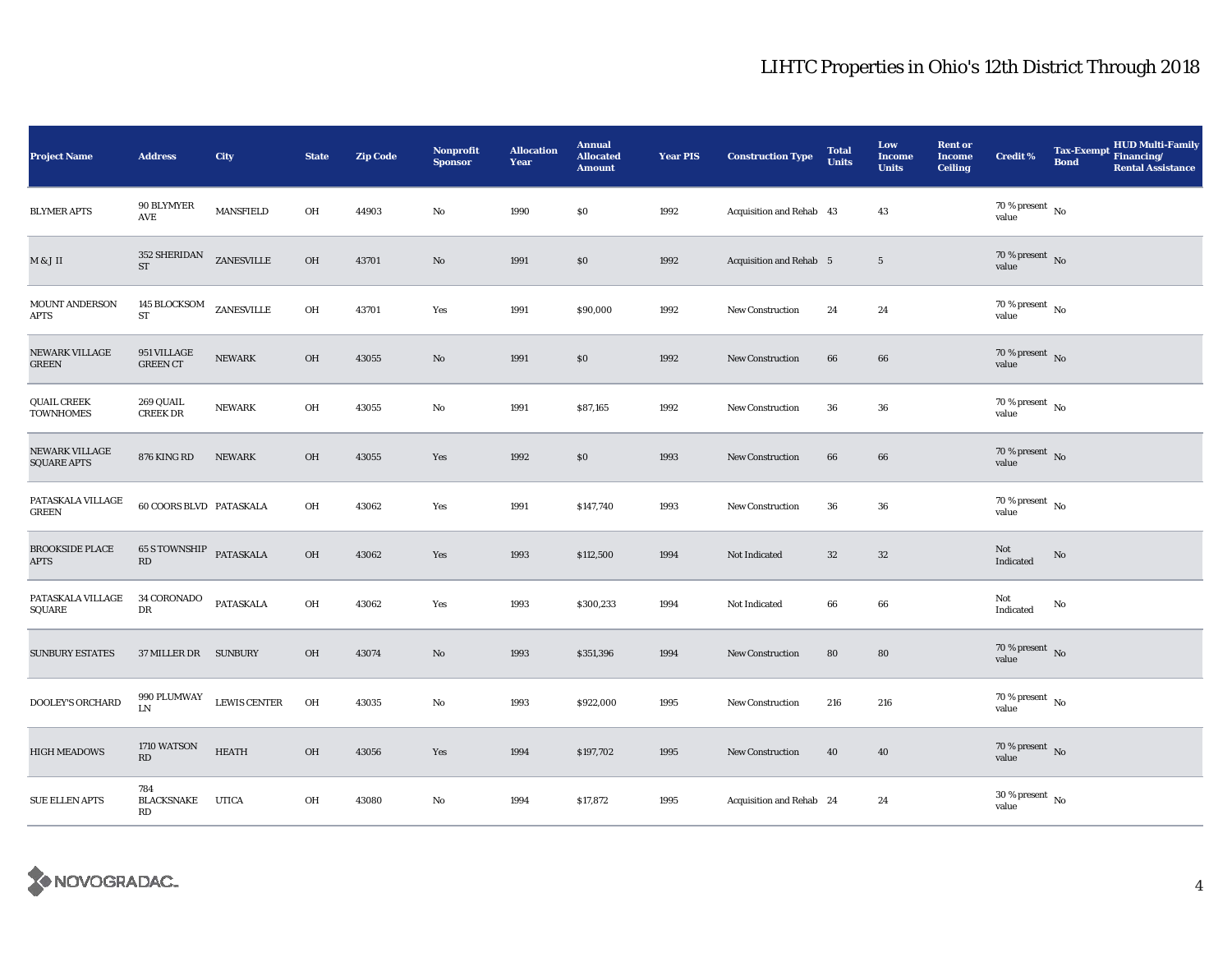| <b>Project Name</b>                                         | <b>Address</b>                                  | <b>City</b>   | <b>State</b> | <b>Zip Code</b> | <b>Nonprofit</b><br><b>Sponsor</b> | <b>Allocation</b><br>Year | <b>Annual</b><br><b>Allocated</b><br><b>Amount</b> | <b>Year PIS</b>      | <b>Construction Type</b> | <b>Total</b><br><b>Units</b> | Low<br><b>Income</b><br><b>Units</b> | <b>Rent or</b><br><b>Income</b><br><b>Ceiling</b> | <b>Credit %</b>                             | <b>Tax-Exempt</b><br><b>Bond</b> | HUD Multi-Family<br>Financing/<br><b>Rental Assistance</b> |
|-------------------------------------------------------------|-------------------------------------------------|---------------|--------------|-----------------|------------------------------------|---------------------------|----------------------------------------------------|----------------------|--------------------------|------------------------------|--------------------------------------|---------------------------------------------------|---------------------------------------------|----------------------------------|------------------------------------------------------------|
| <b>CROSSROADS MANOR</b><br><b>APTS</b>                      | 903 SIXTH ST                                    | <b>HEBRON</b> | OH           | 43025           | Yes                                | 1994                      | \$238,591                                          | 1996                 | <b>New Construction</b>  | 48                           | 48                                   |                                                   | 70 % present<br>value                       |                                  |                                                            |
| DUNHAM GREEN APTS 400 PARK ST                               |                                                 | CARDINGTON    | OH           | 43315           | Yes                                | 1998                      | \$146,075                                          | 1997                 | New Construction         | 32                           | 32                                   | 60% AMGI                                          | 70 % present $\,$ No $\,$<br>value          |                                  |                                                            |
| CONINE VILLAGE APTS                                         | 601 CONINE<br>WAY SW                            | PATASKALA     | OH           | 43062           | No                                 | 1995                      | \$54,479                                           | 1997                 | Acquisition and Rehab 60 |                              | 59                                   |                                                   | 70 % present<br>value                       |                                  |                                                            |
| MALABAR TRACE I<br>APTS                                     | 100 E COOK RD MANSFIELD                         |               | OH           | 44907           | Yes                                | 1998                      | \$130,899                                          | 1997                 | New Construction         | 32                           | 32                                   | 60% AMGI                                          | 70 % present $\hbox{~No}$<br>value          |                                  |                                                            |
| <b>HIDDEN RIDGE</b>                                         | 222 CURTIS ST DELAWARE                          |               | OH           | 43015           | Yes                                | 1999                      | \$247,649                                          | 1998                 | <b>New Construction</b>  | 60                           | 60                                   | 50% AMGI                                          | $70\,\%$ present $\,$ No value              |                                  |                                                            |
| $\operatorname{MALABAR}$ TRACE APTS<br>$\scriptstyle\rm II$ | 100 E COOK RD MANSFIELD                         |               | OH           | 44907           | Yes                                | 1998                      | \$133,884                                          | 1998                 | New Construction         | 32                           | 32                                   | 60% AMGI                                          | $70$ % present $_{\, \rm No}$<br>value      |                                  |                                                            |
| CEDAR WOODS APTS -<br><b>MANSFIELD</b>                      | 478 E COOK RD MANSFIELD                         |               | OH           | 44903           | Yes                                | 2001                      | \$234,862                                          | 2000                 | <b>New Construction</b>  | 96                           | 57                                   | 60% AMGI                                          | Not<br>Indicated                            |                                  |                                                            |
| <b>EAGLE VIEW APTS</b>                                      | 104 EAGLE VIEW $_{\rm ZANESVILLE}$<br><b>DR</b> |               | OH           | 43701           | Yes                                | 2000                      | \$470,625                                          | 2000                 | <b>New Construction</b>  | 80                           | 80                                   | 60% AMGI                                          | $70$ % present $\,$ No $\,$<br>value        |                                  |                                                            |
| MCPHERSON WOODS                                             | WOODRIDGE DR $\,$ MANSFIELD                     |               | OH           | 44906           | Yes                                | 2001                      | \$0                                                | 2000                 | New Construction         | 50                           | 40                                   | 60% AMGI                                          | $70$ % present $\,$ No value                |                                  |                                                            |
| NEWARK TOWNHOMES 11 DAUGHERTY NEWARK                        |                                                 |               | OH           | 43055           | Yes                                | 2012                      | \$0                                                | 2011                 | Acquisition and Rehab 51 |                              | 50                                   | 60% AMGI                                          | <b>Both 30%</b><br>and 70%<br>present value |                                  |                                                            |
| RIDGEVIEW MANOR III 436 CLARK DR JOHNSTOWN                  |                                                 |               | OH           | 43031           |                                    | 2012                      | \$0                                                | 2011                 | New Construction         | $32\,$                       | $32\,$                               | 60% AMGI                                          | 70 % present<br>value                       |                                  |                                                            |
| <b>LOG POND APTS</b>                                        | 628<br>GLENBROOK DR $\,$ NEWARK                 |               | OH           | 43055           |                                    | 2013                      | \$0                                                | Insufficient<br>Data | Not Indicated            | 50                           | $\mathbf 0$                          |                                                   | Not<br>Indicated                            |                                  |                                                            |
| AVANT                                                       | 269 EVERETT<br>AVE                              | <b>NEWARK</b> | OH           | 43055           | No                                 | 1988                      | \$0                                                | 1988                 | <b>New Construction</b>  | 10                           | 8                                    |                                                   | <b>Both 30%</b><br>and 70%<br>present value |                                  |                                                            |

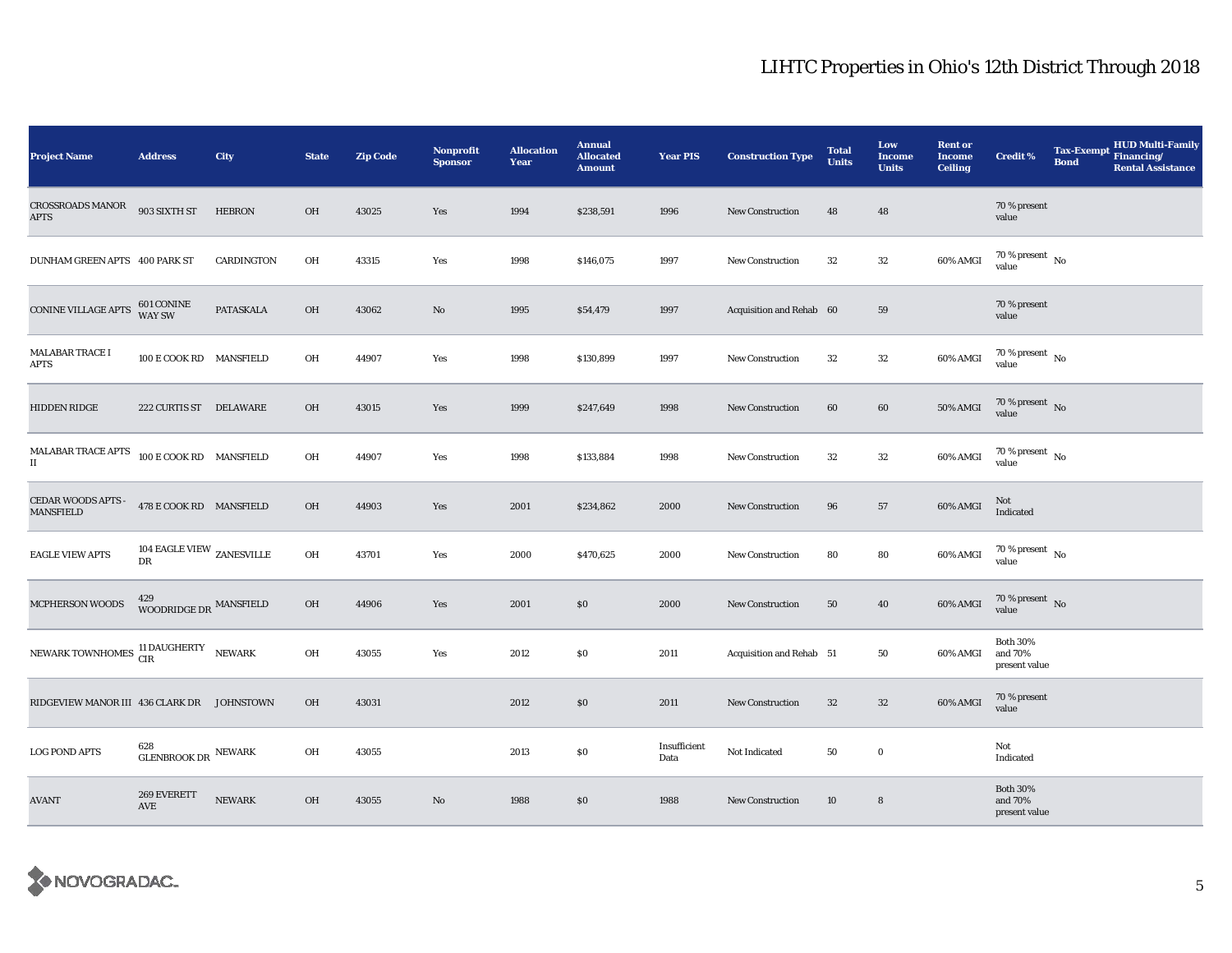| <b>Project Name</b>                           | <b>Address</b>                        | City             | <b>State</b> | <b>Zip Code</b> | <b>Nonprofit</b><br><b>Sponsor</b> | <b>Allocation</b><br>Year | <b>Annual</b><br><b>Allocated</b><br><b>Amount</b> | <b>Year PIS</b> | <b>Construction Type</b>  | <b>Total</b><br><b>Units</b> | Low<br><b>Income</b><br><b>Units</b> | <b>Rent or</b><br><b>Income</b><br><b>Ceiling</b> | <b>Credit %</b>                             | <b>Tax-Exempt</b><br><b>Bond</b> | <b>HUD Multi-Family</b><br>Financing/<br><b>Rental Assistance</b> |
|-----------------------------------------------|---------------------------------------|------------------|--------------|-----------------|------------------------------------|---------------------------|----------------------------------------------------|-----------------|---------------------------|------------------------------|--------------------------------------|---------------------------------------------------|---------------------------------------------|----------------------------------|-------------------------------------------------------------------|
| <b>AVANT 3</b>                                | 221 EVERETT<br>AVE                    | <b>NEWARK</b>    | OH           | 43055           | $_{\rm No}$                        | 1988                      | \$0                                                | 1988            | New Construction          | 26                           | 19                                   |                                                   | <b>Both 30%</b><br>and 70%<br>present value |                                  |                                                                   |
| <b>DENISE APTS</b>                            | 198 BRIARWOOD JOHNSTOWN<br>${\rm DR}$ |                  | OH           | 43031           | $\rm No$                           | 1988                      | \$0                                                | 1988            | Acquisition and Rehab 40  |                              | 40                                   |                                                   | 30 % present<br>value                       |                                  |                                                                   |
| OAK WOOD APTS                                 | 325 CASTOR RD LEXINGTON               |                  | OH           | 44904           | Yes                                | 2000                      | \$200,151                                          | 2000            | <b>New Construction</b>   | 84                           | 53                                   | 60% AMGI                                          | Not<br>Indicated                            |                                  |                                                                   |
| AVONDALE WOODS OF 6516 DELTA<br><b>DUBLIN</b> | <b>LOOP</b>                           | <b>DUBLIN</b>    | <b>OH</b>    | 43016           | Yes                                | 2010                      | \$0                                                | 2013            | <b>New Construction</b>   | 100                          | 80                                   | 60% AMGI                                          | <b>Both 30%</b><br>and 70%<br>present value |                                  |                                                                   |
| DELAWARE PLACE                                | 351 S SANDUSKY DELAWARE<br>${\rm ST}$ |                  | OH           | 43015           | $\rm No$                           | 2012                      | \$0                                                | 2013            | <b>New Construction</b>   | 63                           | 63                                   | 60% AMGI                                          | 30 % present<br>value                       |                                  |                                                                   |
| <b>LOGAN PLACE</b>                            | 800 LOGAN RD MANSFIELD                |                  | OH           | 44907           | $\rm No$                           | 2011                      | \$0                                                | 2013            | Acquisition and Rehab 45  |                              | 45                                   | 60% AMGI                                          | <b>Both 30%</b><br>and 70%<br>present value |                                  |                                                                   |
| <b>SUNNYVIEW SQUARE</b><br>APTS               | <b>55 ROCK CREEK</b><br>DR            | DELAWARE         | OH           | 43015           | Yes                                | 2011                      | \$0                                                | 2013            | Acquisition and Rehab 30  |                              | 30                                   | 60% AMGI                                          | <b>Both 30%</b><br>and 70%<br>present value |                                  |                                                                   |
| <b>CHIMES TERRACE</b>                         | <b>65 S WILLIAMS</b><br><b>ST</b>     | <b>JOHNSTOWN</b> | OH           | 43031           |                                    | 2012                      | \$444,154                                          | 2014            | Acquisition and Rehab 36  |                              | $\mathbf 0$                          |                                                   | <b>Both 30%</b><br>and 70%<br>present value | No                               | Yes                                                               |
| NEWARK VILLAGE<br>APTS                        | 607 GLENBROOK $_{\rm NEWARK}$<br>DR   |                  | OH           | 43055           |                                    | 2012                      | \$140,724                                          | 2014            | Acquisition and Rehab 21  |                              | $\bf{0}$                             |                                                   | $30$ % present $\,$ No $\,$<br>value        |                                  | Yes                                                               |
| COOPERMILL MANOR                              | <b>345 INDIANA</b><br><b>STREET</b>   | ZANESVILLE       | OH           | 43701-5466      |                                    | 2015                      | \$1,143,575                                        | 2015            | Acquisition and Rehab 324 |                              | 324                                  |                                                   | <b>Both 30%</b><br>and 70%<br>present value | $\rm No$                         | Yes                                                               |
| <b>CARDINGTON PLACE</b>                       | 222 LINCOLN<br><b>COURT</b>           | CARDINGTON       | OH           | 43315           |                                    | 2014                      | \$232,352                                          | 2016            | Acquisition and Rehab 32  |                              | 32                                   |                                                   | <b>Both 30%</b><br>and 70%<br>present value | No                               | Yes                                                               |
| PATASKALA GREEN III 181 POFF RD               |                                       | PATASKALA        | OH           | 43062           | No                                 | 1988                      | \$0                                                | 1988            | <b>New Construction</b>   | 26                           | 26                                   |                                                   | 30 % present<br>value                       |                                  |                                                                   |
| <b>VILLAGE SQUARE</b>                         | 107 LAKEWOOD<br>DR                    | <b>HEBRON</b>    | OH           | 43025           | No                                 | 1989                      | \$0                                                | 1989            | Acquisition and Rehab 40  |                              | 40                                   |                                                   | $30~\%$ present $~$ No value                |                                  |                                                                   |